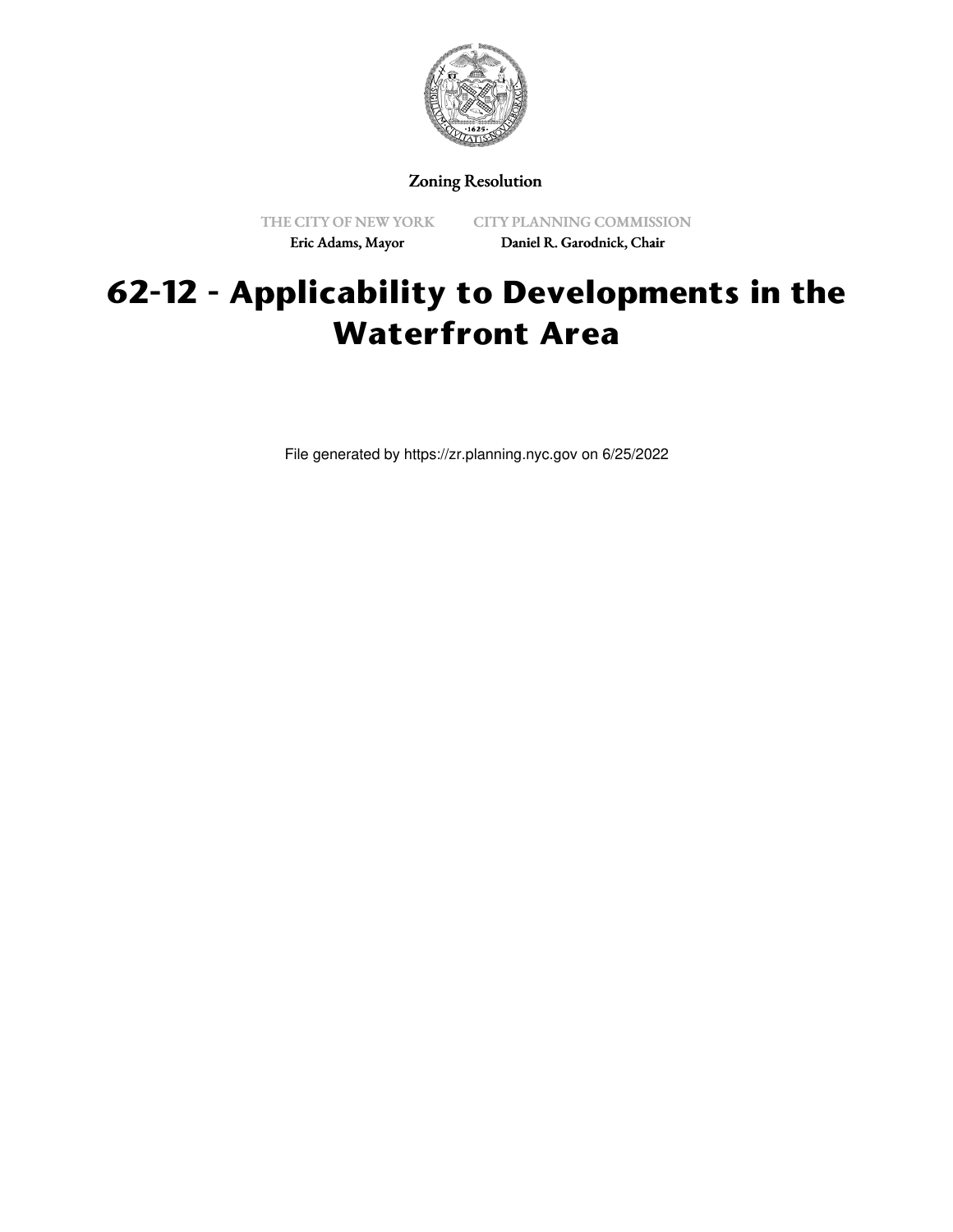## **62-12 - Applicability to Developments in the Waterfront Area**

## LAST AMENDED 2/2/2011

Within the #waterfront area#, all #developments# on #zoning lots# within #waterfront blocks# shall be subject to all provisions of this Chapter, unless stated otherwise. #Developments# on other #zoning lots# within the #waterfront area# shall be subject to the regulations of this Chapter only when part of a #large-scale development#, any portion of which is within a #waterfront block#, or when on #zoning lots# located in an area designated as part of a Waterfront Access Plan in accordance with Section 62-90 (WATERFRONT ACCESS PLANS). The provisions of this Chapter shall not be deemed to supersede or modify the regulations of any State or Federal agency having jurisdiction on affected properties.

(a) Any #development# approved by special permit or authorization of the City Planning Commission or any #zoning lot# subject to a restrictive declaration in conjunction with a land use action by the Commission and City Council, or former Board of Estimate, as applicable, prior to October 25, 1993, may be started or continued pursuant to such special permit, authorization or the terms of such restrictive declaration.

Notwithstanding the provisions of this Chapter except as set forth in paragraphs  $(a)(1)$  through  $(a)(6)$  of this Section, the Commission may authorize modifications of such special permit or authorization, or the terms of a restrictive declaration may be modified by the Commission and, if applicable, the City Council, provided such modifications do not:

- (1) increase the height or #lot coverage# of any #building# in a #waterfront block# beyond the maximum set forth in Section 62-30 (SPECIAL BULK REGULATIONS);
- (2) extend the location of the exterior walls of any #building# within a #waterfront block# above the maximum base height for the district as set forth in Section 62-34 (Height and Setback Regulations on Waterfront Blocks);
- (3) increase the total #floor area# on any #zoning lot# within a #waterfront block# beyond the amount approved prior to October 25, 1993;
- (4) result in the obstruction of a required #visual corridor# or increase any existing obstruction of such #visual corridor#;
- (5) increase the size of a #pier# or #platform# or the size of any #building or other structure# on a #pier# or #platform# approved prior to October 25, 1993; or
- (6) involve a change that would create a requirement for public access or #visual corridors# without providing such public access or #visual corridors# in accordance with the provisions of Section 62-50 (GENERAL REQUIREMENTS FOR VISUAL CORRIDORS AND WATERFRONT PUBLIC ACCESS AREAS).
- (b) #Developments# for which an application for certification pursuant to this Chapter was filed prior to April 22, 2009 may be continued pursuant to the regulations of this Chapter in effect at the time of such filing.
- (c) Design changes to a previously certified application, including applications certified pursuant to paragraph (b) of this Section, may be made only upon further certification by the Chairperson of the Commission that such changes would not increase the degree of non-compliance or would result in a greater level of compliance with this Chapter.
- (d) #Developments# for which an application for authorization or special permit pursuant to this Chapter was filed prior to April 22, 2009 may be continued pursuant to the regulations of this Chapter in effect at the time of such filing.
- (e) #Developments# for which an application for an authorization or special permit, other than an authorization or special